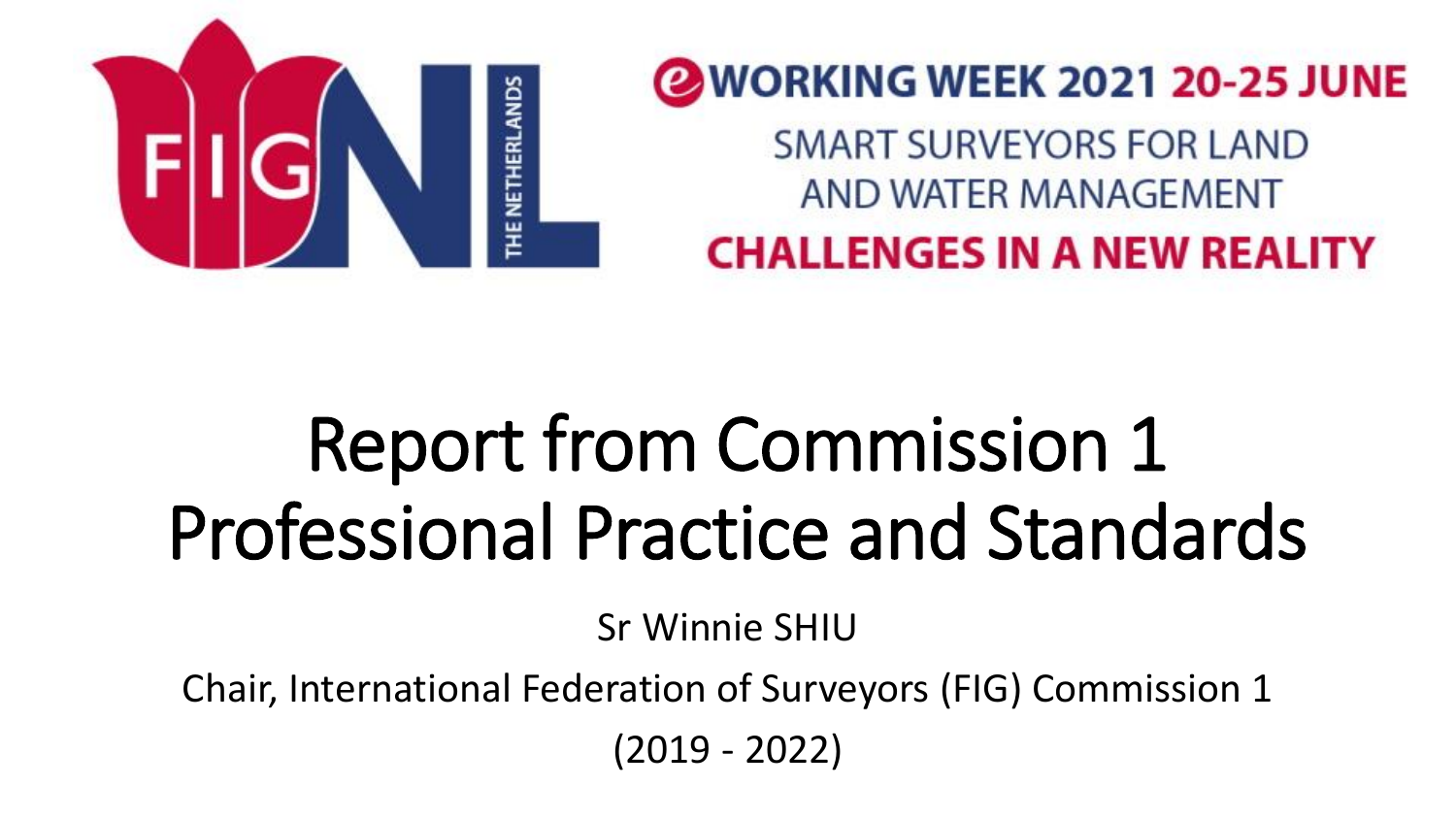

## **@WORKING WEEK 2021 20-25 JUNE SMART SURVEYORS FOR LAND** AND WATER MANAGEMENT

**CHALLENGES IN A NEW REALITY** 

#### Working Group 1.1 International Ethical Standards Chair: Gary Strong (2019-2020), Tim Burch (2020-2022)

## Working Group 1.2 Women in Surveying Chair: Robyn McCutcheon

Working Group 1.3 International Boundary Settlement and Demarcation Chair: Haim Srebro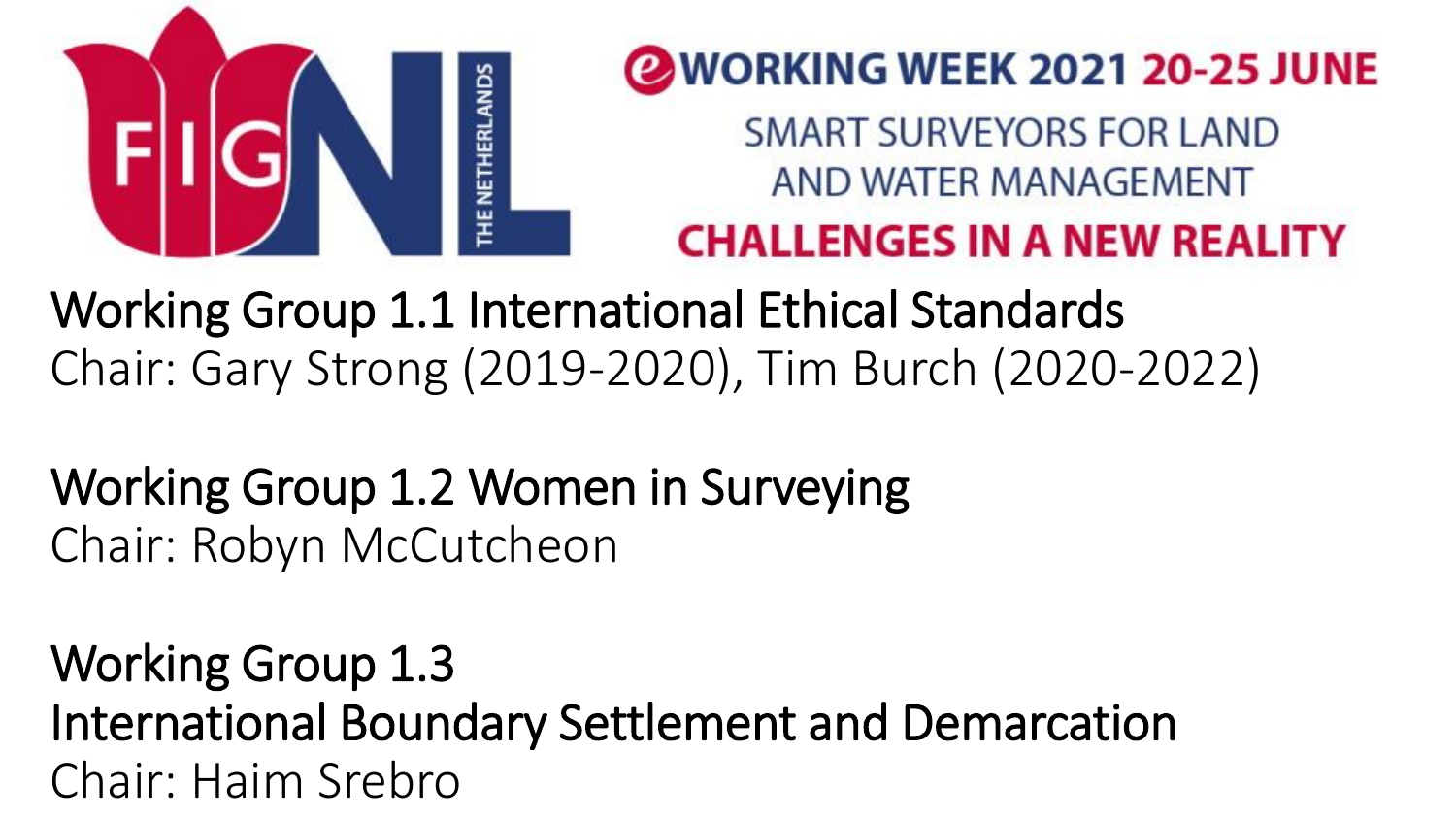

## International Ethical Standards

WW2019 Hanoi Fruitful Round Table Discussion May 2021 Release of revised International Ethics Standards by IESC

## **@WORKING WEEK 2021 20-25 JUNE**

**SMART SURVEYORS FOR LAND** AND WATER MANAGEMENT **CHALLENGES IN A NEW REALITY** 

eWW 2021 Amsterdam

Discuss and review how to implement the new IES in the surveying profession and collect case examples

Review Statement of Ethical Principles and Model Code of Professional Conduct (FIG Publication 17)

IES ETHICS www.ies-coalition.org

**International Ethics Standards** 

An ethical framework for the global property market

Revised May 2021

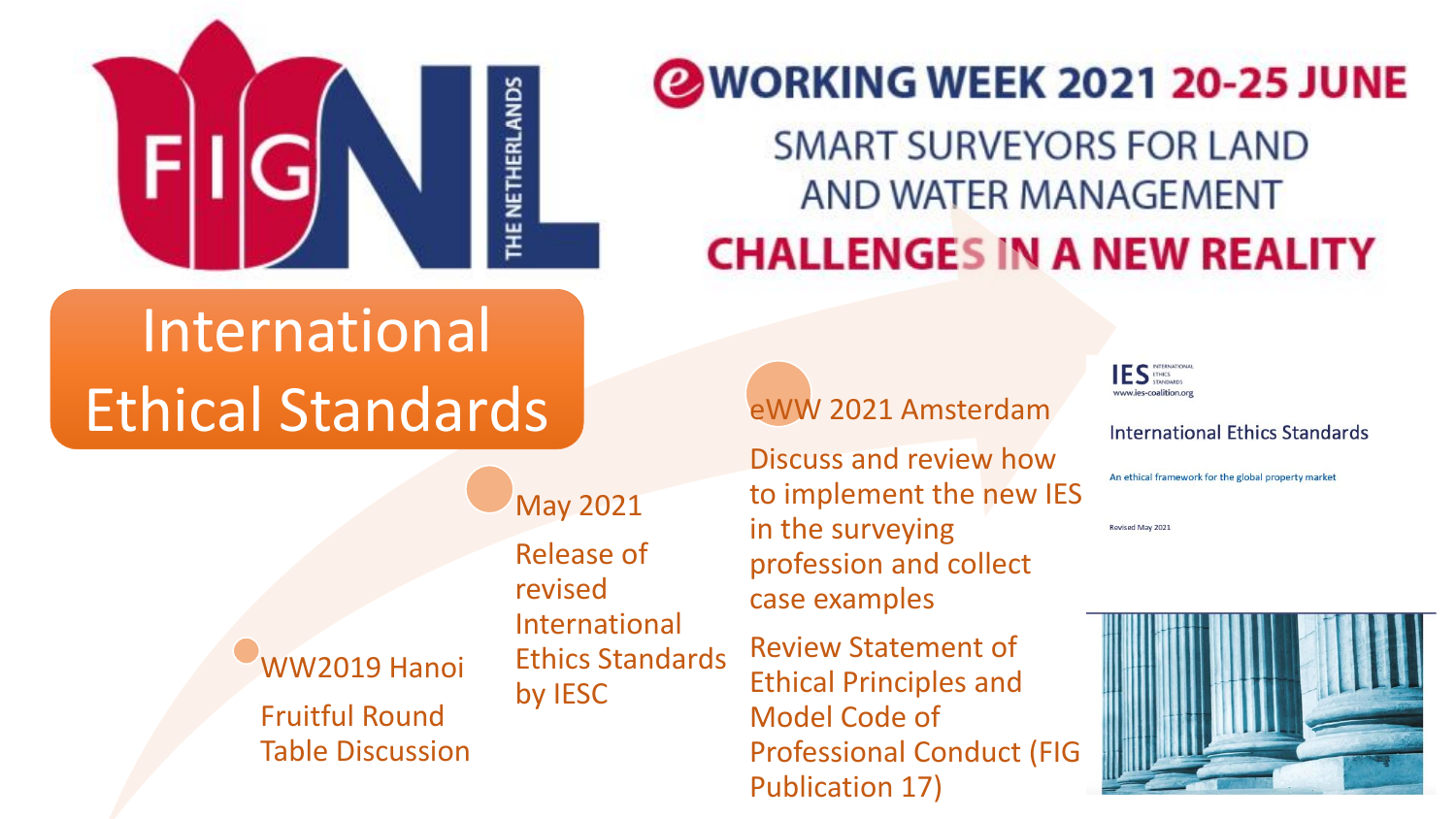

## Women in **Surveying**



W<sub>2019</sub> Hanois Hanois Hanois Hanois Hanois Hanois Hanois Hanois Hanois Hanois Hanois Hanois Hanois Hanois Hanois H<br>1919 Hanois Hanois Hanois Hanois Hanois Hanois Hanois Hanois Hanois Hanois Hanois Hanois Hanois Hanois Hano Fruitful Round Table Discussion 2020

Originally planned

for another round

table discussion on

gender diversity

**@WORKING WEEK 2021 20-25 JUNE** 

**SMART SURVEYORS FOR LAND** AND WATER MANAGEMENT **CHALLENGES IN A NEW REALITY** 

eWW 2021 Amsterdam

Continue to explore how to achieve UN SDG Goal No. 5 Gender Equality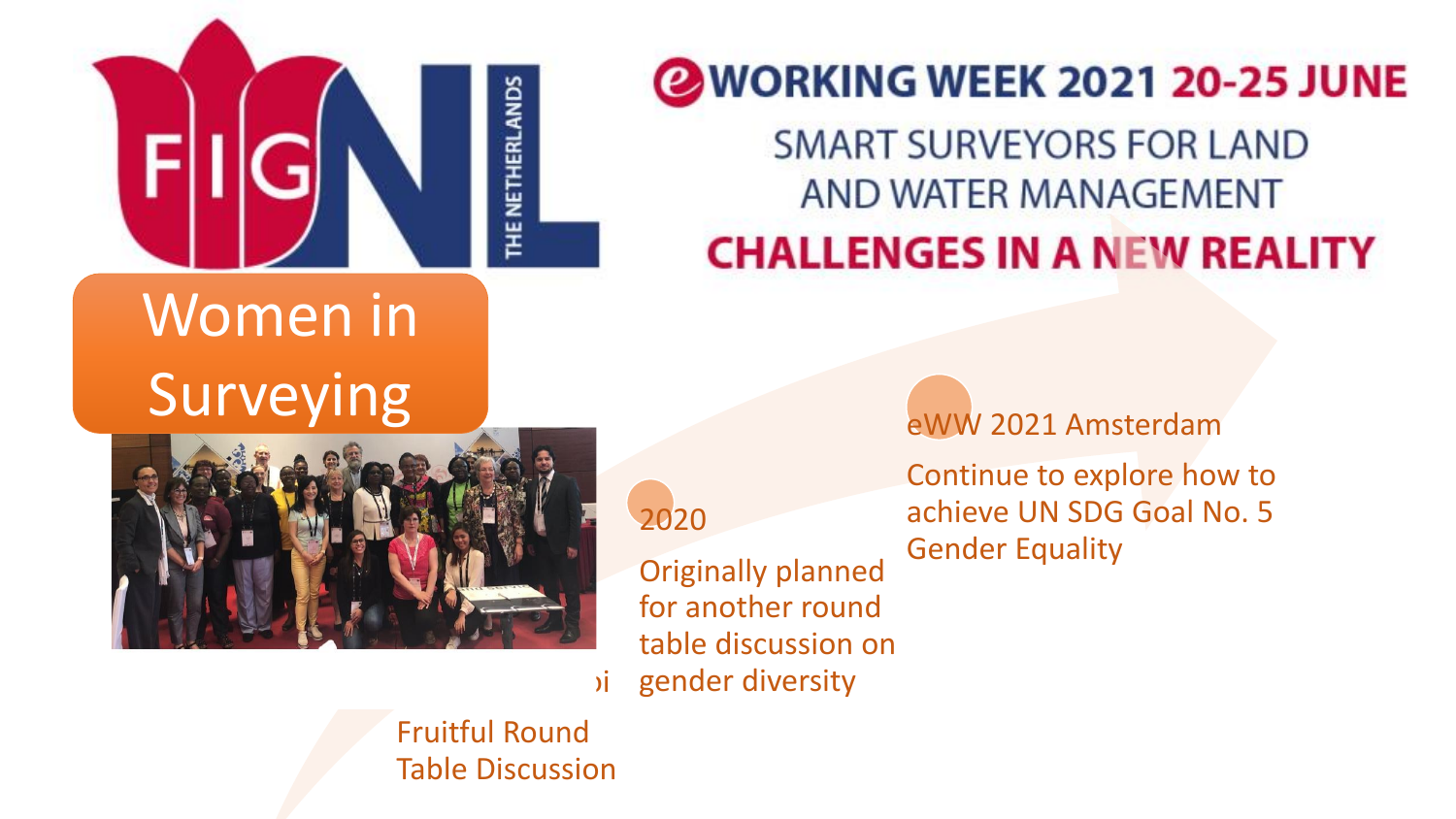

**SMART SURVEYORS FOR LAND** AND WATER MANAGEMENT **CHALLENGES IN A NEW REALITY** 

## International Boundary Settlement and **Demarcation**

WW2019 Hanoi<sup>C</sup>

Good discussions on river boundaries

Aim to achieve UN SDG Goal 16 Peace, Justice and Strong Institutions

2020

Published the International Boundary on Unstable Ground (FIG Publication No. 76)

eWW 2021 Amsterdam

Introduce the FIG publication No. 76 by Haim Srebro and Bill Robertson

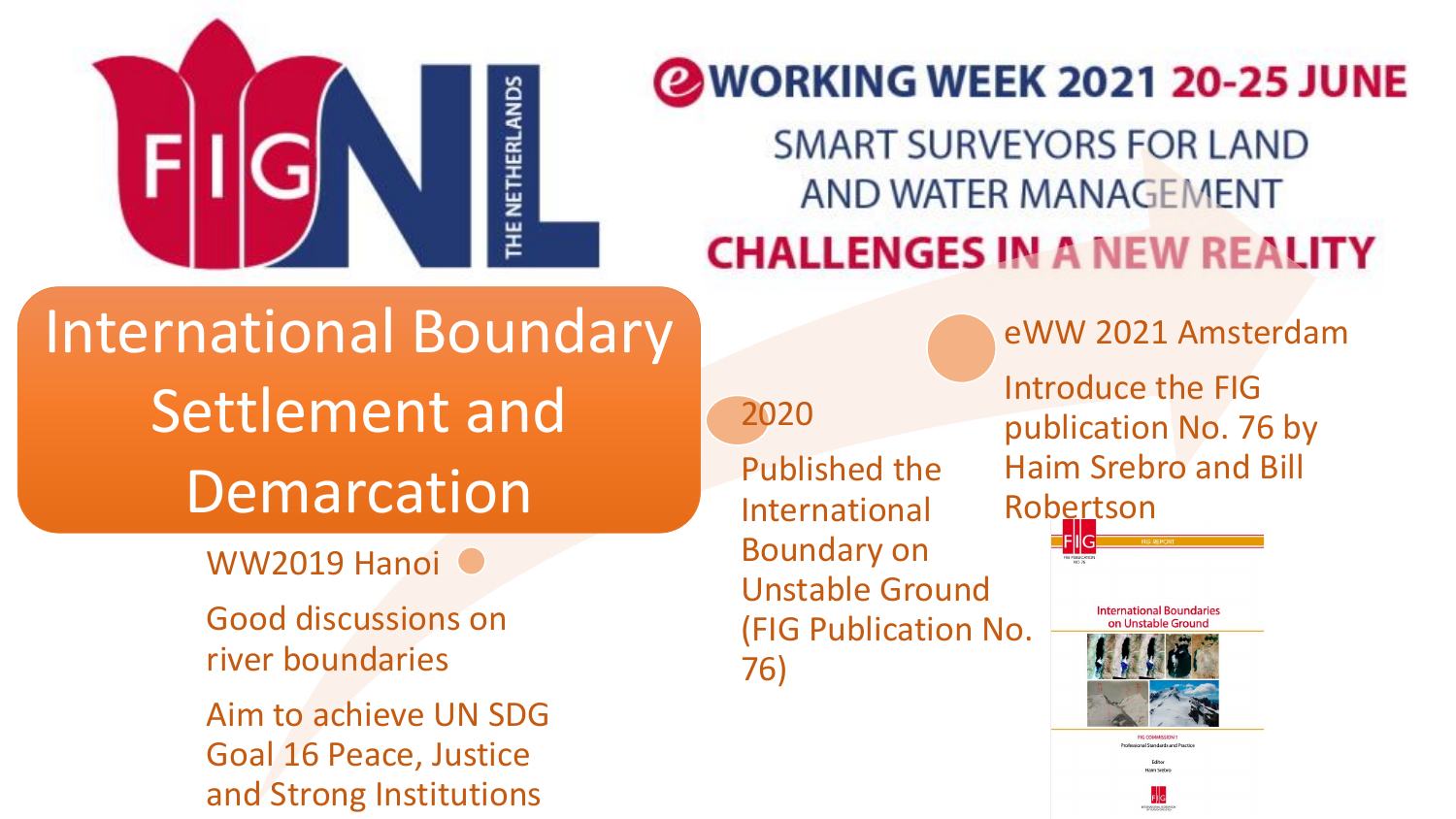

Activities

## **@WORKING WEEK 2021 20-25 JUNE**

#### **SMART SURVEYORS FOR LAND** AND WATER MANAGEMENT **CHALLENGES IN A NEW REALITY**

# Annual Commission Meeting in 2019



**International Federation of Surveyors (FIG) Commission 1 Workshop** 

**Professional Standards and Practice of Surveying and Mapping in the countries along the Belt and Road Routes** 16th-18th September 2020, Deging, zhejiang Province, China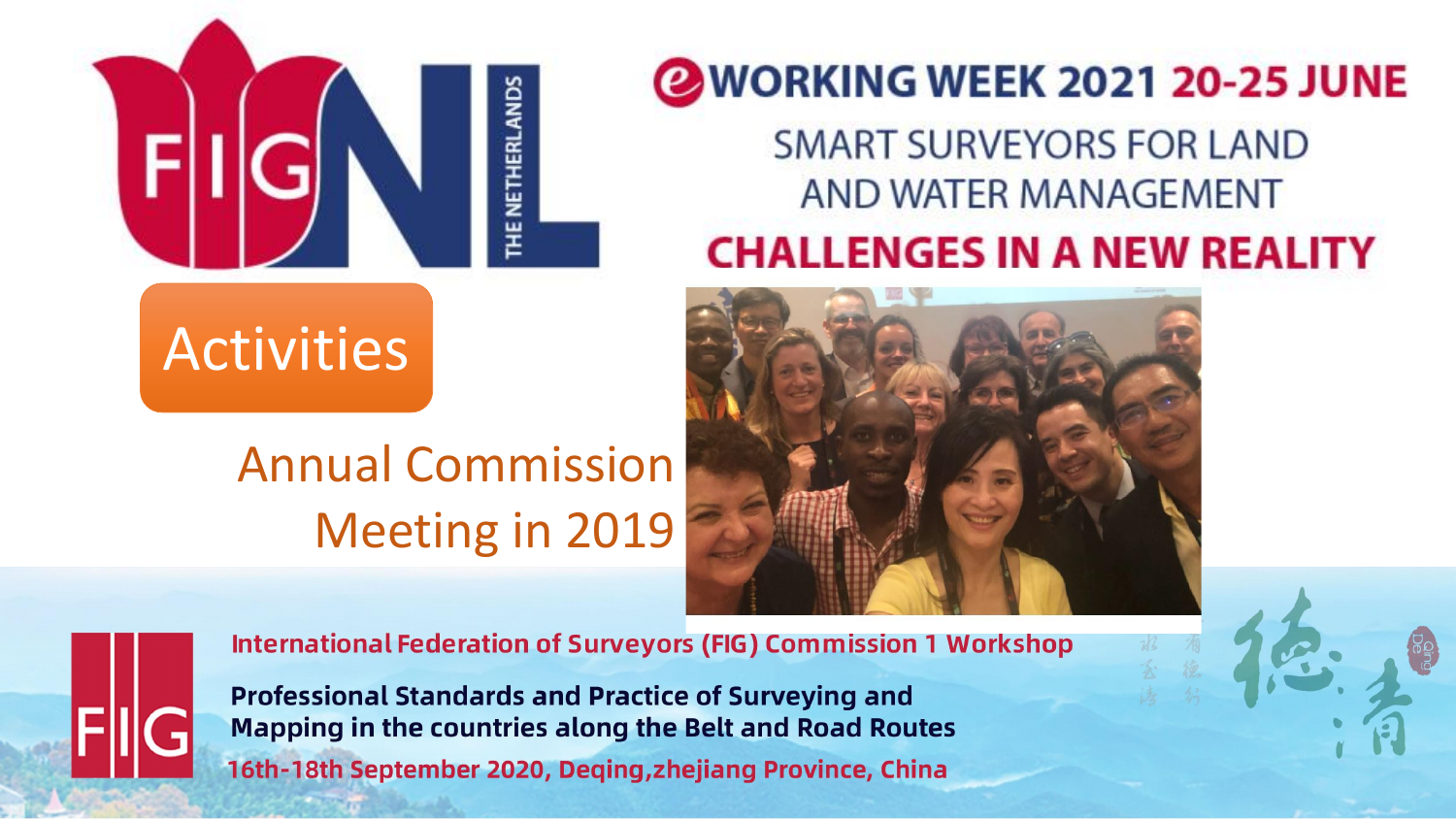

**SMART SURVEYORS FOR LAND** AND WATER MANAGEMENT

#### **CHALLENGES IN A NEW REALITY**

**Newsletters** 2019 & 2020 [https://www.fig.net/organisation/comm//1/Library/newsletters/Commission\\_1\\_New](https://www.fig.net/organisation/comm/1/Library/newsletters/Commission_1_Newsletter_2019.pdf) sletter\_2019.pdf

[https://www.fig.net/organisation/comm/1/Library/newsletters/com\\_1\\_Newsletter\\_D](https://www.fig.net/organisation/comm/1/Library/newsletters/com_1_Newsletter_Dec2020.pdf) ec2020.pdf

## Publications

Need for International Ethical Standards, Peace and Gender Equality

[https://fig.net/fig2020/articles/FIG2020\\_1\\_professional\\_standards\\_and\\_practise.htm](https://fig.net/fig2020/articles/FIG2020_1_professional_standards_and_practise.htm) [https://issuu.com/geomarespublishing/docs/gim\\_international-issue\\_1](https://issuu.com/geomarespublishing/docs/gim_international-issue_1-business_guide_2021?fr=sYmEwZjMwODM2Nzc) business\_guide\_2021?fr=sYmEwZjMwODM2Nzc 'Key Global and Technology Drivers impacting Surveying: Reflections by the FIG Commission Chairs', Mar 2021, GIM International Issue 1 Business Guide 2021